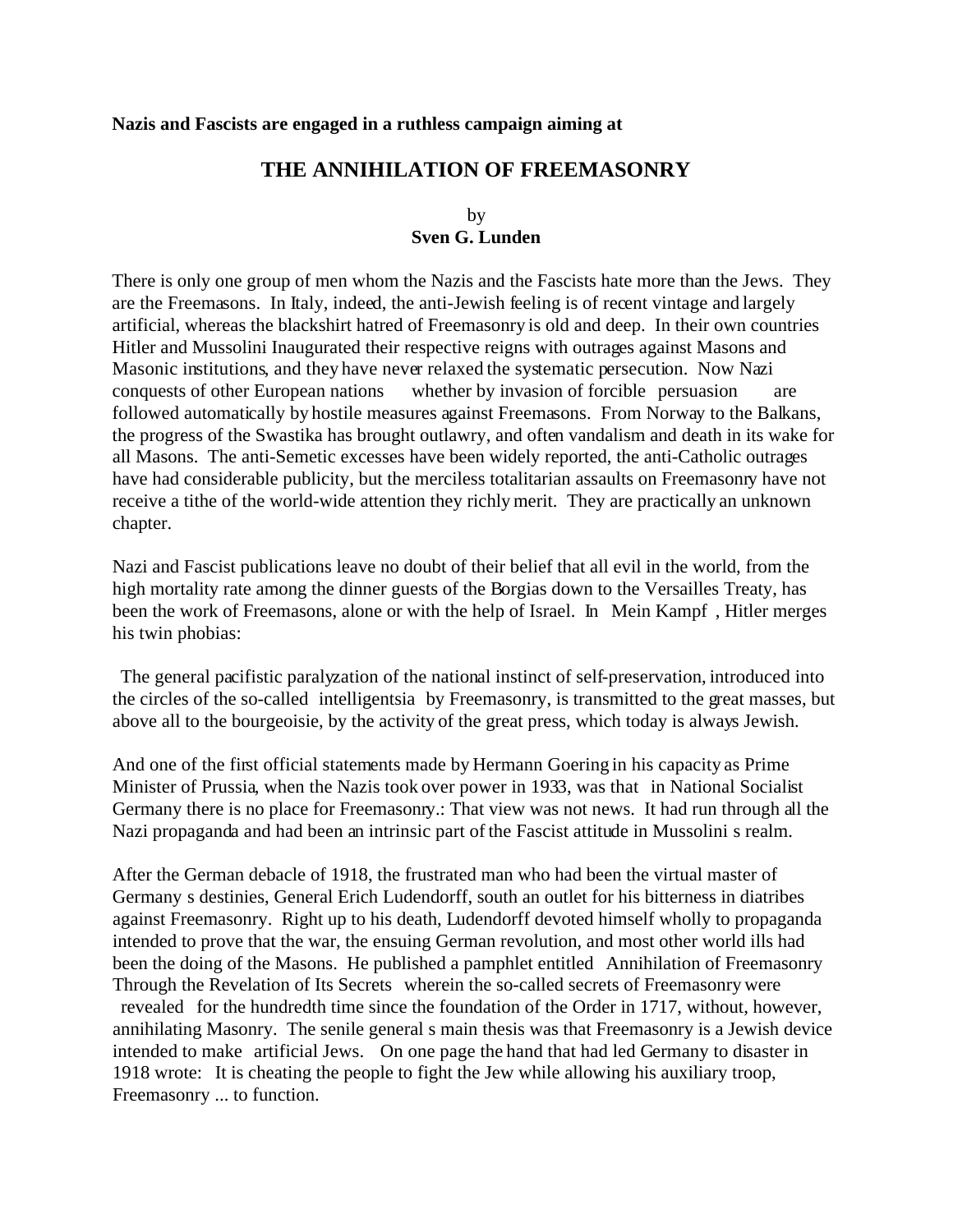The Nazis continued where Ludendorff left off. But others had preceded them in Mason-baiting. In 1917, as one of their acts, the Bolsheviks dissolved all lodges in Russia. In 1919, when Bela Kun proclaimed the dictatorship of the proletariat in Hungary, one of his first decrees ordered the dissolution of Masonic lodges. In 1925, Spain s first dictator of this generation, General Primo de Rivera, ordered the abolition of Freemasonry in his country.

Benito Mussolini went about the same business more methodically. Having established his regime, Il Duce proceeded step by step to exterminate the lodges and the influence of Italian Freemasonry. Even the Nazi apostle, Dr. Alfred Rosenberg, has admitted in his book Masonic World Policies that the Freemasons had been the creators of the united democratic Kingdom of Italy. But this did not win them any mitigation of horrors at the hands of ultra-patriotic Fascists. In 1924, Mussolini decreed that every member of his Fascist Party who was a Mason must abandon one or the other organization. Thereupon General Cappello, one of the most prominent Fascists, who had held the post of Deputy Grand Master of Grande Oriente, Italy s leading Grand Lodge, gave up membership in Fascism rather than betray his Masonic ideals. He was to pay dearly for this loyalty. Less than a year later, he was charged with complicity in an attempt on Mussolini s life. It was a palpable frame-up by an OVRA stoolpigeon name Quaglia, but General Cappello was sentenced to thirty years in prison, where he probably still lingers.

In the summer of 1925 Mussolini got around to dissolving Italian Freemasonry. In an open letter to Il Duce, the Grand Master of the Grande Oriente, Domizio Torrigiani, had the courage to stand up for democracy and freedom of thought. The price he paid was exile to the Lipari islands. After nearly going blind there, he died soon afterwards. Hundreds of other prominent Masons shared the harsh Lipari exile with him. At the peak of the anti-Mason agitation, in 1925-27, blackshirt strong-arm squads looted the homes of well-known Masons in Milan, Florence and other cities, and murdered at least 100 of them.

The Nazis acted more swiftly. Immediately on Hitler s rise to power, the ten Grand Lodges of Germany were dissolved. Many among the prominent dignitaries and members of the Order were sent to concentration camps. The Gestapo seized the membership lists of the Grand Lodges and looted their libraries and collections of Masonic objects. Much of this loot was then exhibited in an Anti-Masonic Exposition inaugurated in 1937 by Herr Dr. Joseph Goebbels in Munich. The Exposition included completely furnished Masonic temples.

The persecution was carried over into Austria when the country was captured by the Nazis. The Masters of the various Vienna lodges were immediately confined in the most notorious concentration camps, including the horrible living hell at Dachau in Bavaria. The same procedure was repeated when Hitler took over Czechoslovakia, then Poland. Immediately after conquering Holland and Belgium, the Nazis ordered the dissolution of the lodges in those nations. It was also Point One on the agenda of Major Quisling in Norway. It may be taken as part of the same ugly picture that General Franco of Spain in 1940 sentenced all Freemasons in his realm automatically to ten years in prison. When France fell last June, the Vichy government caused the two Masonic bodies of France, the Grand Orient and the Grenade Loge to be dissolved, their property being seized and sold at auction.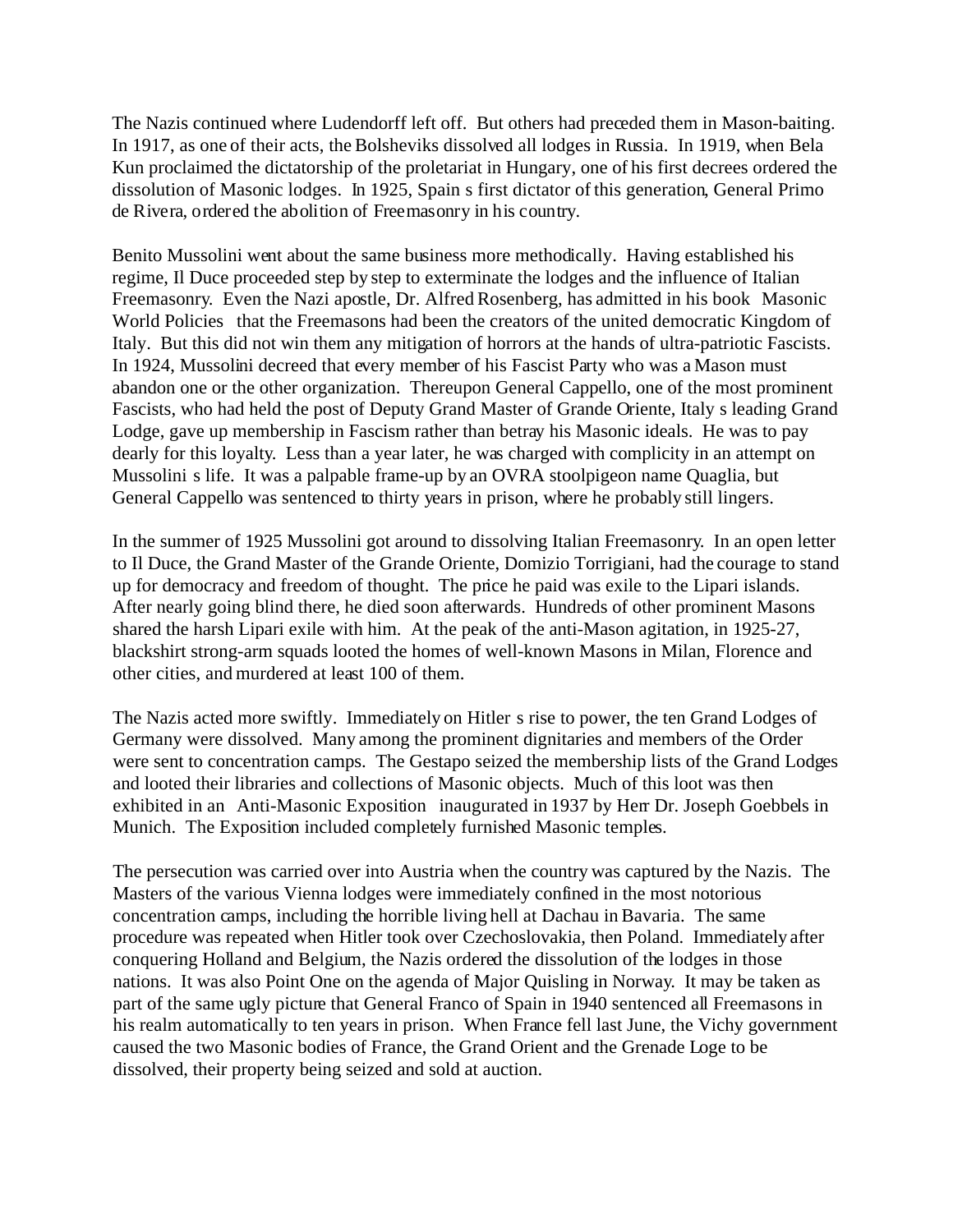The countries which are still ostensibly independent, but actually under the heel of Germany, must prove their conformity to the Nazi pattern by taking harsh measures against Masonry. In Hungary the dissolution of the lodges was unnecessary because they were never allowed to resume after Bela Kun was overthrown. Mason-baiting is one principle on which White Terrors and Red Terrors have always agreed. Rumania recently prohibited Freemasonry to prove its subservience to Germany. Bulgaria and Yugoslavia, inhabited by levelheaded and tolerant peasantry, were also obliged to enact the twin sets of laws anti-Semetic and anti-Masonic that demonstrate friendship for Hitler .

The summary does not begin to convey the full terror of the Calvary to which Freemasonry has been subjected wherever the totalitarians took power. Murder, imprisonment, economic looting, social outlawry have been the bitter lot of individual Masons. Rapine has been the fate of their organizations, their treasures, their institutions of charity.

## II

Why does this implacable and fanatic hatred of the Order obsess the totalitarian mind? The answer is in the whole history and temper of Freemasonry. For more than two centuries its leaders have been consistently on the side of political freedom and human dignity, reaping a harvest of persecution at the hands of tyrants. Before going into that, however, we must distinguish clearly between two things: Freemasonry and Freemasons. The chief trick of masonhaters through the generations, a trick followed by the Nazis, is to direct their accusations not against Freemasons personally but against the whole Masonic Order.

Freemasonry is made up of Masonic bodies: lodges, Grand Lodges and other groupings. All of these scrupulously refrain from meddling in politics or any other subject not directly related to Masonic matters or charity. The Constitution of the Order stipulates that every member must be a loyal citizen of his country, and it professes adherence to that religion in which all men agree

 that is, belief in a Divine power, in morality and in charity. In contrast to narrow nationalism, it believe in serving Humanity as a whole. That is all that the Masonic Order itself professes and is interested in. What individual Masons do as citizens of their respective countries to serve the ideals they personally believe is, is their own business.

This attitude is no subterfuge. On the contrary, the enlightened Freemason not only admits but prides himself in the fact that modern democracy and human progress owe so much to the heroism and idealism of individual Freemasons. Unless he is a very naive person he will also admit that the lodge is a place where congenial people meet to gather that moral strength which they need to stand up for the ideals of liberty and equality outside the lodge. At the same time, however, to true Masons the lodge is hallowed ground, and inside its gates politics and the other concerns of the market-place are taboo.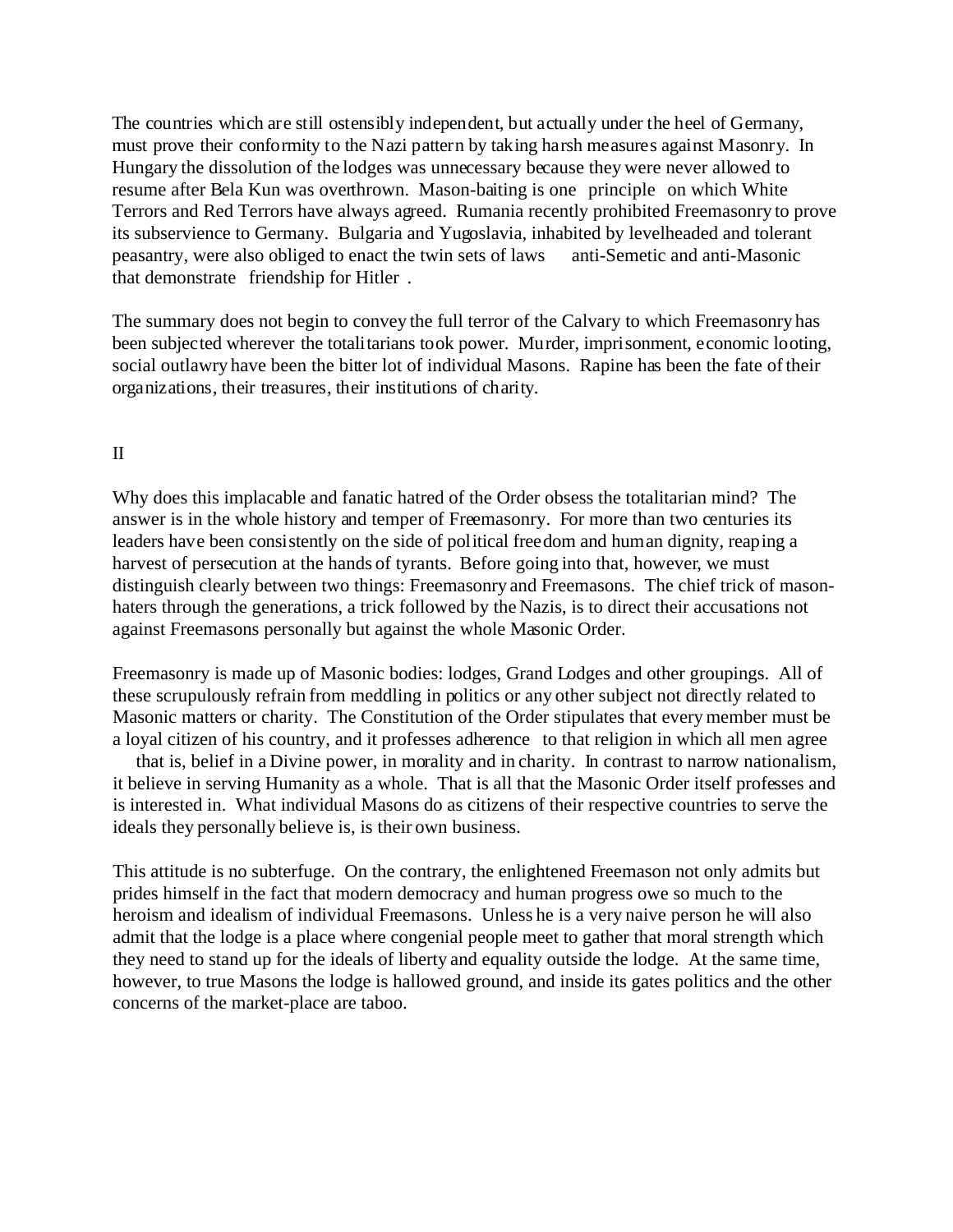Some of the less critically-minded Masons like to trace the origins of the Order back to ancient Egypt. But in its present form, Freemasonry originated in England, probably in the Seventeentyh Century, while the first Grand Lodge was founded in London in 1717 and the regulations, bylaws and constitutions of Masonry were laid down in what is known as Anderson s Constitutions in 1722-23. The spiritual elements underlying these precepts were decidedly advanced for their time, emphasizing as they did tolerance for other men s religions and the brotherhood of all human beings.

The intellectual and spiritual foundations of modern democracy, including the American Revolution and the American Constitution, are to be found in large part in the teachings of Jean Jacques Rousseau and in the ideas cemented into the great first Encyclopedia. And it is a fact that most of the authors of that epoch-making Encyclopedia Diderot, D Alembert, Condorcet, the famous Swiss philosopher Helvetius, etc. were Freemasons. The envoy to France from the rebellious American colonies, Benjamin Franklin, also was an ardent Freemason. So ere George Washington, sixty among his generals, John Hancock and a great many of his co-signers of the Declaration of Independence. Both Washington and Franklin long held the post of Grand Master.

The most distinguished among the Masonic lodges of Paris in the Eighteenth Century was the Lodge of the Nine Sisters that is, the nine Muses and its membership included the Lodge of the Nine Sisters that is, the nine Muses and its membership included the intellectual cream of France. When Voltaire paid a visit to Paris in the year of his death, at the age of 79, he was initiated into Freemasonry in this lodge. The climax of the ceremony came when Brother Benjamin Franklin of Philadelphia handed to Voltaire the Masonic apron which the great Helvetius had worn before him. Voltaire raised the apron to his aged lips.

Six years before that memorable day, something even more memorable happened in Boston. It has come down in history as the Boston Tea Party. And it is no secret that the Indians who dumped the cargo on December 16, 1773, had emerged from the building which housed the St. Andrews Lodge, the leading Masonic body in Boston. Their job done, the Indians were seen to troop back ti the lodge building and no Indians ever again emerged from the lodge. Instead, a lot of prominent Bostonians, known to be Masons, did emerge. And in the book which used to contain the minutes of the lodge and which still exists, there is an almost blank page where the minutes of that memorable Thursday should be. Instead, the page bears but one letter a large T. Can it have anything to do with Tea? It is perhaps the only instance in the History of Freemasonry were a lodge, as a body, has taken an active part in politics.

### III

Practically everywhere, INDIVIDUAL Masons have thus been in the forefront in movements of liberation. Goethe, who considered himself a European more than a German and so often criticized his fellow-Germans, was a fervent Freemason, as was Wolfgang Amadeus Mozart. Mozart s opera The Magic Flute is full of allusions and symbolism relating to Freemasonry. In fact, its theme is the search for truth and the victory of tolerance over the fanaticism that springs from ignorance, a theme which Mozart shared with his brother Masons. But few Masons today,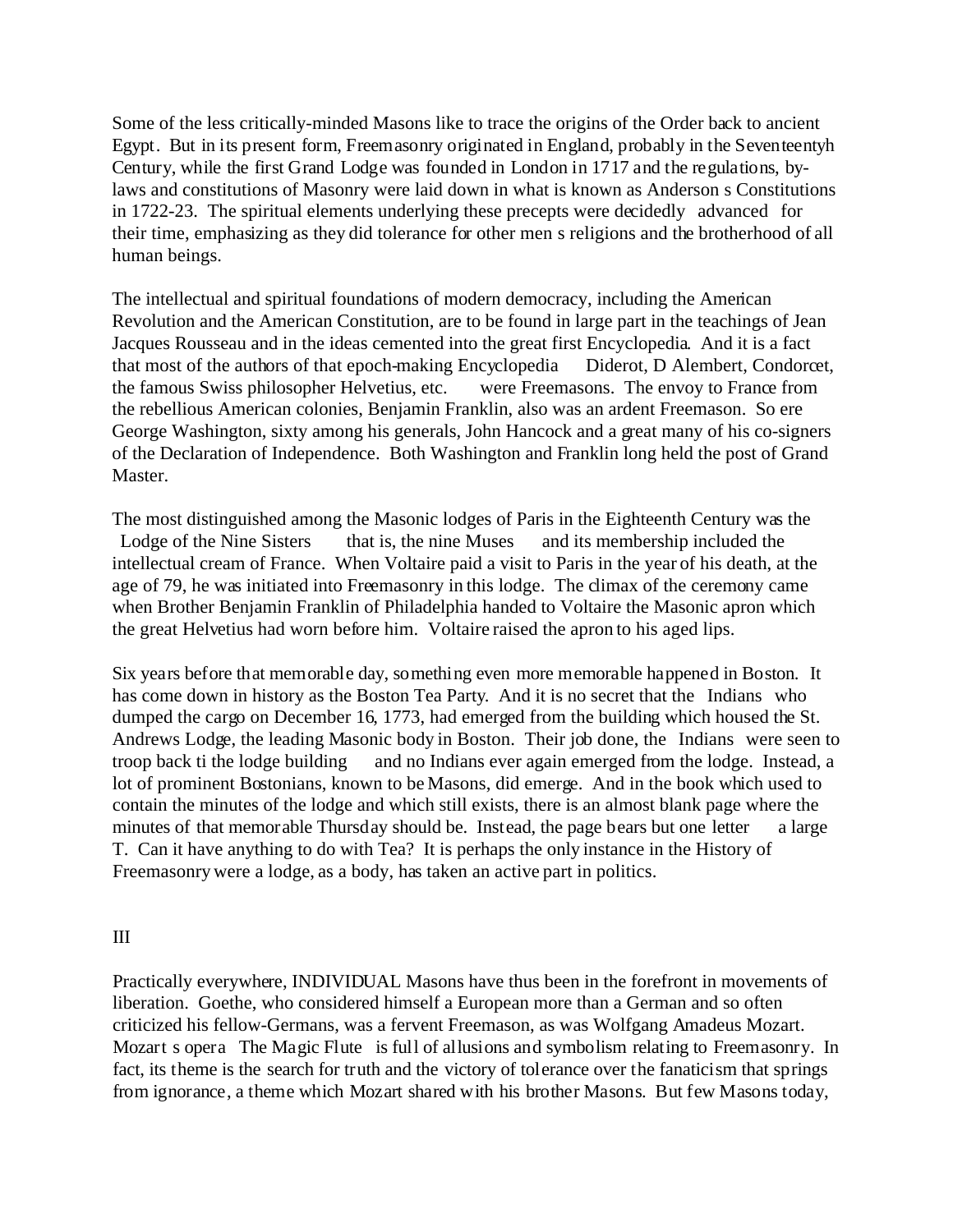listening to the delightful tunes of Mozart s The Marriage of Figaro, realize that they are enjoying a revolutionary play, set to music by a Mason who believed in the revolutionary principle of the equality of all men. Beaumarchais Figaro comedy was written and staged under Louis XV of France as an attack against the prevalent feudal social system. Mozart s choice of this play, at a time when the success of the yound American democracy was firing the imagination of the world, was not accidental.

Hebert, Andre Chenier, Camille Desmoulins and many other Girondins of the French Revolution were Freemasons. The Masonic ideal of freedom was strong in the heart of a Frenchman who became a Mason while in the youthful United States of America the Marquis de Lafayette. He remained an enthusiastic Mason all his life, and was until his death in 1829 Grand Master of the Grand Orient de France.

And during the whole of the Nineteenth Century, to be a Freemason was tantamount to being a champion of democracy. Many of the leaders in the great year 1848, which saw so many uprising against feudal rule in Europe, were members of the Order; among them was the great Hungarian hero of democracy, Louis Kossuth, who found temporary refuge in America. Like Kossuth, another celebrated champion of democracy, Guiseppe Garibaldi, was a thirty-third degree Freemason and Grand Master of the Italian Freemasons. Most leaders of the Young Turkish Committee, which in 1908 forced Sultan Abdul Hamid the Damned to give his nation a parliamentary form of government, and who deposed the Red Sultan in the following year, were likewise Masons. In Latin America, too, the process of liberation from the Spanish yoke was the work of Freemasons, in large measure. Simon Bolivar was one of the most active of Masonry s sons, and so were San martin, Mitre, Alvear, Sarmiento, Benito Juarez all hallowed names to Latin Americans.

Thus, while the Order as such kept out of politics, it attracted to itself the most democratically minded, the champions of human decencies and won for itself the undying hatred of those who feared progress. Yet Masonry has never been a subversive movement. In countries where democracy is a reality, even Royalty belongs to the Order. Both King George VI and the Duke of Kent are Freemasons; so is the Duke of Windsor. His grandfather, Edward VII, was the chief of British Masonry, and he was succeeded in the post by the aged Duke of Connaught. King Gustav V heads the Freemasons of Sweden.

It is clear, consequently, why the Nazis and Fascist and Bolsheviks must hate an organization so steeped in humanitarian traditions. They know that Maosns, as individuals, have founded a great number of modern democratic states, have drafted the Declaration of Independence and created liberal Constitutions the world over. But the totalitarian hatred for the Order is not merely emotional. It is clearly defined in the fundamental divergence between their creed and the Masonic ideal. In his book to which we have already referred, the Nazi Dr. Rosenberg writes:

 Without doubt the Masonic dogma of Humanity is a relapse into worlds of the most primitive conceptions; everywhere where it is put into practice it is accompanied by decadence, because it conflicts with the aristocratic laws of Nature .